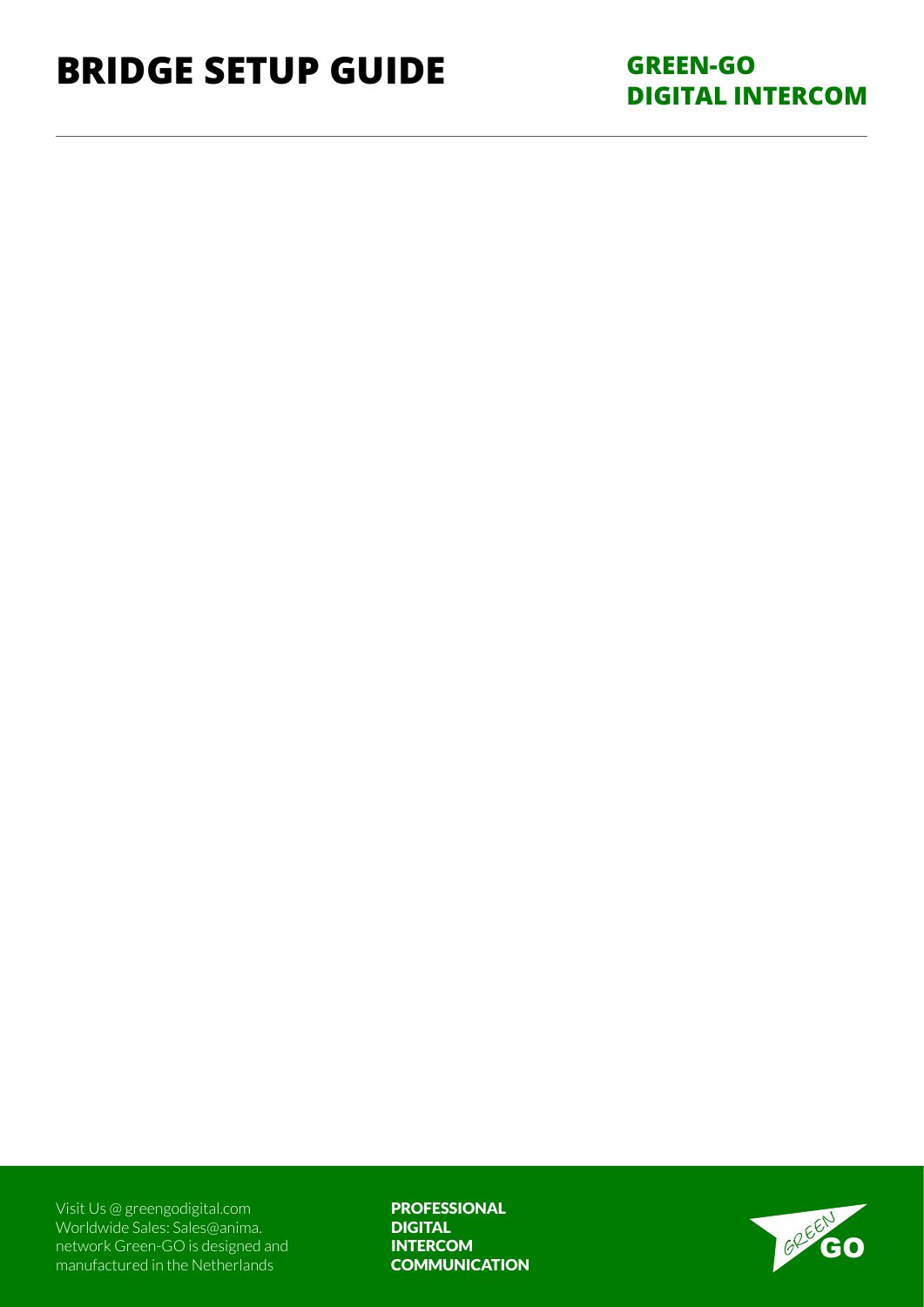

#### **Index**

**[Introduction](#page-2-0) 3**

#### **[General Concept](#page-2-0) 3**

**[Local Topology](#page-4-0) 5**

**[Why not use a VPN as bridging method](#page-6-0) 7**

**[Connection port setup](#page-7-0) 8**

**[Complete Group bridge example](#page-8-0) 9**

**[Complete User bridge example](#page-9-0) 10**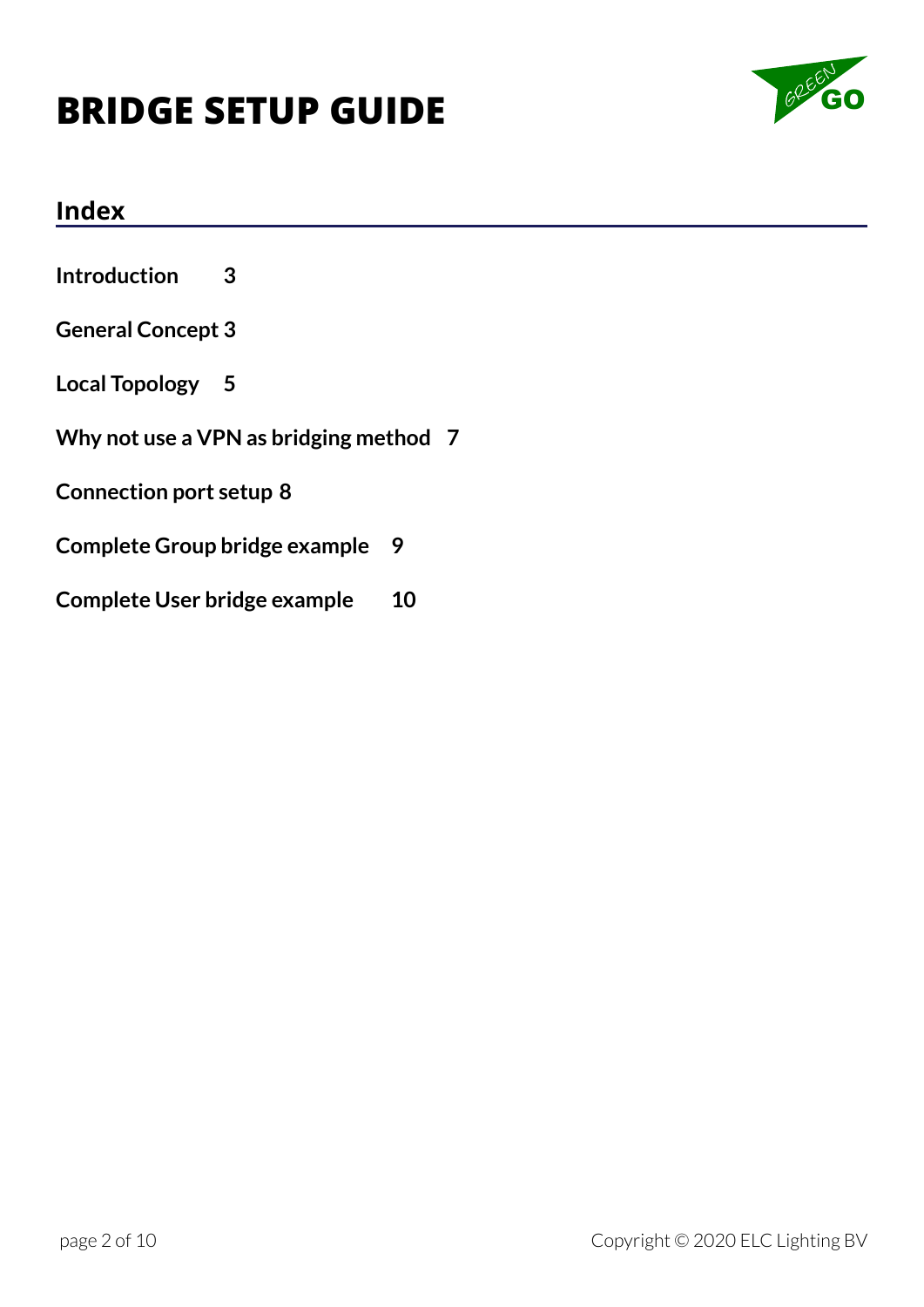

### <span id="page-2-0"></span>**Introduction**

When setting up Green-GO bridges a loads of scenarios are possible. Each situation is different and choices need to be made depending on the situation.

*To setup a bridge connection at least basic IP and IT knowledge is needed. This document will not try to explain all the technical language used*

The word **Port** is used a lot when describing bridging. a brief overview/reference.

- **Network or Physical Port** the four connectors on the back of the device. 2 on the *Internal Network* and 2 on the *External network*.
- **UDP Port** the UDP port used for the connection and forwarding.
- **Connection Port** one of the connections between a bridge and another bridge or device.

### **General Concept**

A Green-GO bridge connects 2 or more sites using a UDP audio stream between the sites. A bridgeX has 4 *connection ports* each connection port uses its own *UDP port* Each Port is a Point to point connection between 2 devices and carries ONE audio stream.

Each port connection can be in one of 2 modes, Group or User. In Group mode one Bridge-port connects to one other Bridge-port. The group mode will share the audio of the assigned group between the two sites. In User mode one Bridgeport connects to one Green-GO device in remote mode.

Typically a connection in **Group mode** will be used to connect *few* partylines between 2 or more sites with *lots* of devices.

A Connection in **User mode** will be used to connect *few* remote devices (on multiple sites) with each *lots* of channels

#### **Port forwarding**

The UDP traffic from one bridge to another is *routed* as soon as the two bridges are not in the same LAN. for the bridges to be able to setup a connection they must be able to find each-other. This can be done by setting UDP port forwarding on the router that is visible to the WAN side.

Bridge A can not directly talk to the IP address of a bridge B that is behind a Router. The the LAN ip of bridge B is not visible to the outside world.

This can be solved by telling the router on site B to forward a specific UDP port to the ip address of Bridge B.

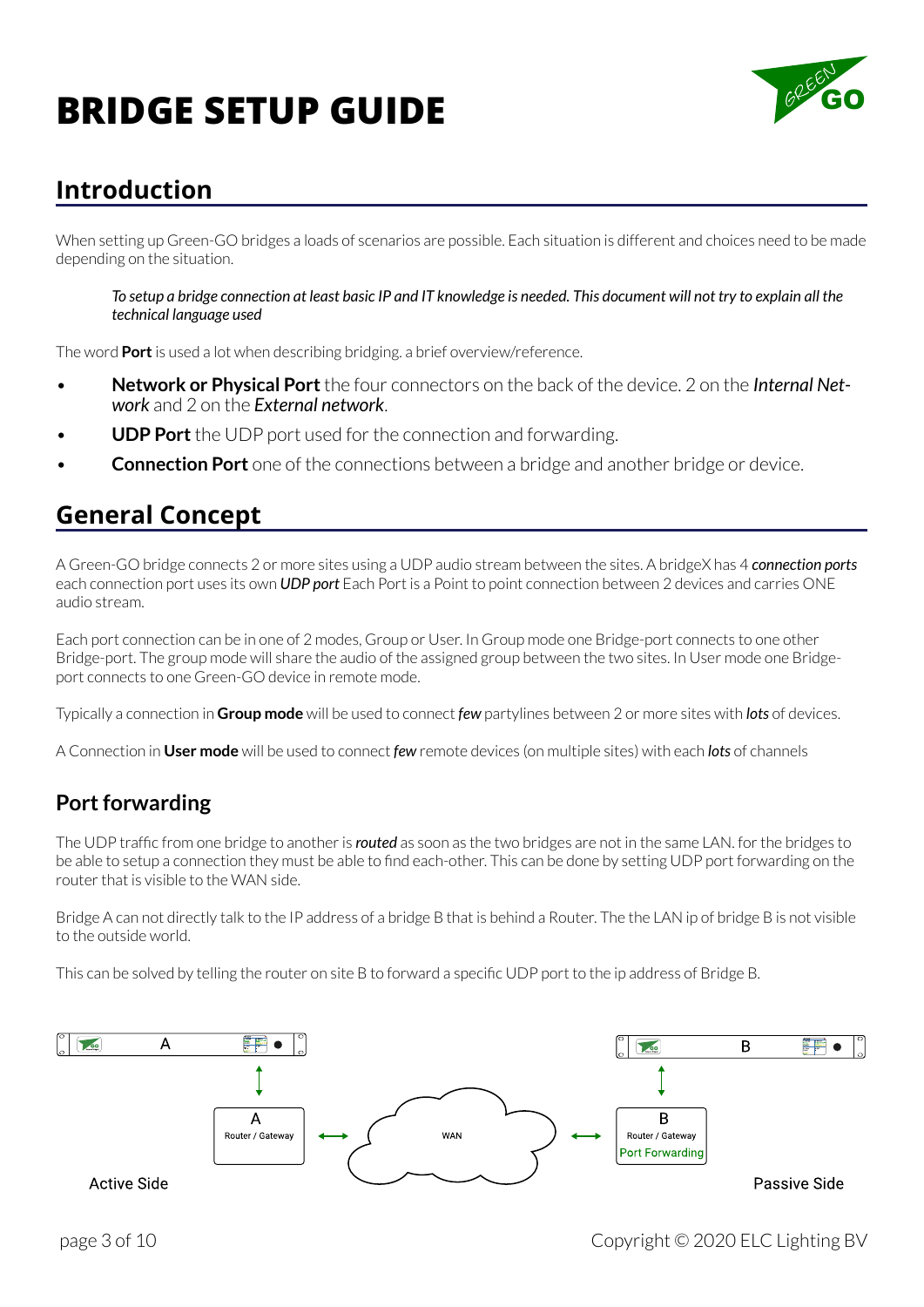# **BRIDGE SETUP GUIDE GOOGLERY**



The flow will be:

| Sender    | <b>Receiver</b> | message                                                                           |
|-----------|-----------------|-----------------------------------------------------------------------------------|
| Bridge A  | Gateway A       | Connection request for IP address of Gateway B on port XXXX                       |
| Gateway A | Gateway B       | Connection request for port XXXX                                                  |
| Gateway B |                 | My port forwarding table says to forward port xxxx to IP ad-<br>dress of Bridge B |
| Gateway B | Bridge B        | Connection request on IP address of Bridge B port XXXX                            |

Once this is done the 2 bridges can find each other to setup a connection.

#### **Passive side**

The side that *waits* for an incoming connection is called the **Passive side**. For each Bridge *connection port* on the passive side a Port forwarding rule needs to be set in the Gateway/Router on that site.

#### **Active side**

In a Green-GO Bridging setup the side that initiates the connection to the other bridge via the gateway's IP is called the **Active side**. Port forwarding is **NOT** necessary on the Active side. a Wired connection with *internet access* is required.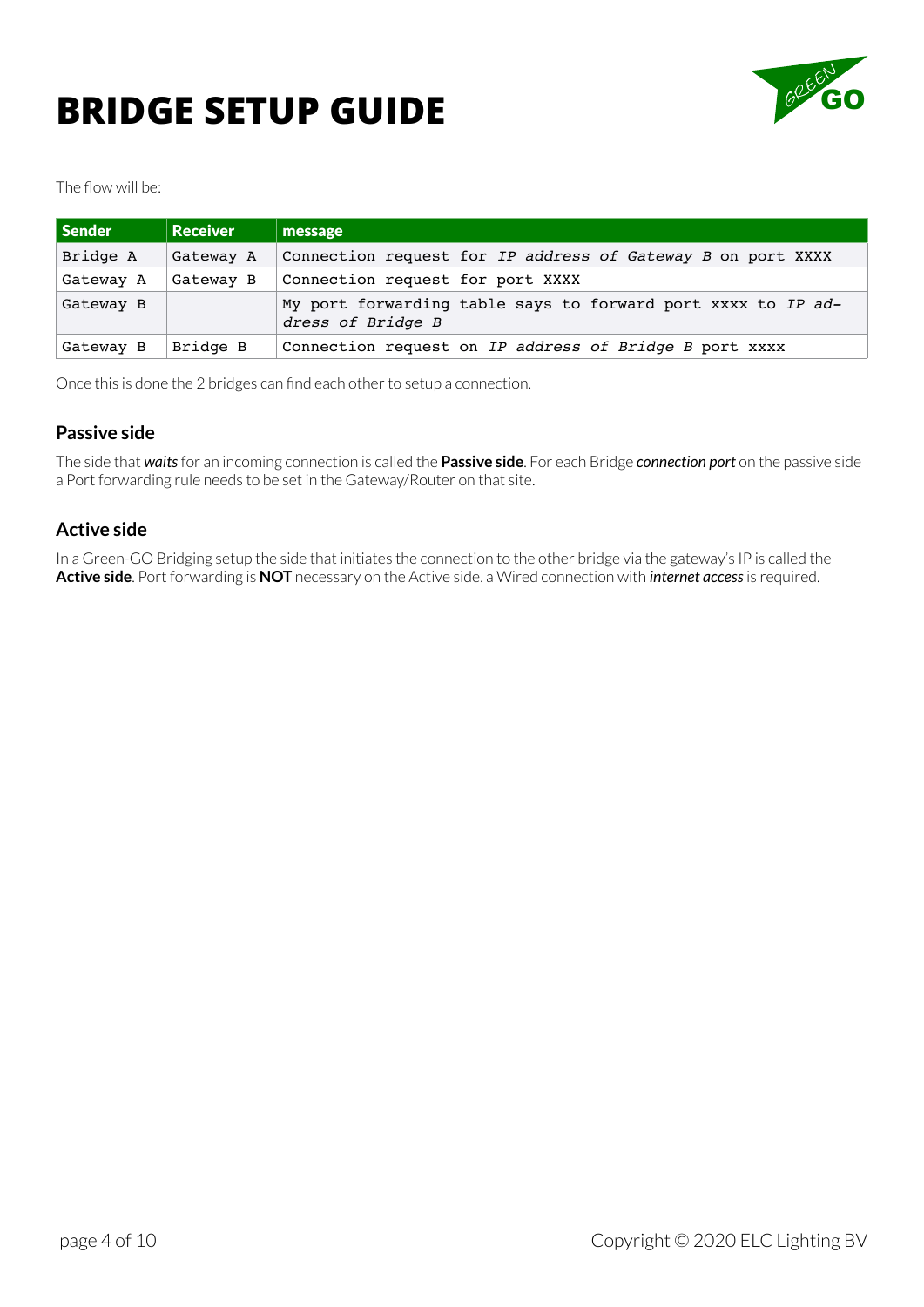

## <span id="page-4-0"></span>**Local Topology**

A bridge has 4 physical *network ports*. 2 are labeled Internal, 2 External. Each set of 2 Physical ports can have its own Network configuration (IP settings)

The Green-GO data is always only present on the 2 Internal network ports. Other *local* Green-GO devices need to connect to the same LAN as the Internal lan. Normally the *bridged data* is present on the External ports. but this can be changed to the Internal Ports as wel.

#### **A separate LAN for internal and external**

Green-GO devices in the local network connect to one of the Internal network ports. The Green-GO default is dynamic, which will assign a Link local 169.254.x.x address automatically if no DHCP server is present.

The External network is connects to a LAN with internet access. IP setup needs to be done Static as Dynamic is not available on this interface.

| $\blacksquare$ Example IP config | <b>Int Network</b> | <b>Ext Network</b> |
|----------------------------------|--------------------|--------------------|
| IP address                       | 169.254.21.124     | 192.168.1.201      |
| Netmask                          | 255.255.0.0        | 255.255.255.0      |
| Gateway                          | 0.0.0.0            | 192.168.1.1        |

Where the External Gateway is the IP address of the on site router. Special care needs to be taken that the Internal and External subnets do **NOT** overlap. eg Internal *10.1.2.23/255.0.0.0* and *10.100.1.3/255.255.255.0* will not work as External subnet is within the subnet of the Internal network

#### Downsides for this method:

• A fixed IP needs to be used for the External Network. Care needs to be taken that no double IP address is used on the network. It is advised use a fixed address IN the routers subnet but OUTSIDE the DHCP server range *or* reserve the address in the router.

Upsides for this method:

There is strict separation between the Local Green-GO network and other services that might disturb or be disturbed by Green-GO.

| C | c٥<br>Network BridgeX                                                                                  | BridgeX<br>1: Group<br>1: ALL<br>2: Group<br>In Show Cut<br><b>OVEAUL</b><br>$\frac{3}{10}$ and $\frac{1}{10}$<br>4:00<br><b>HALL</b> | $\bigcirc$<br>O |
|---|--------------------------------------------------------------------------------------------------------|---------------------------------------------------------------------------------------------------------------------------------------|-----------------|
|   | $\bigotimes^{\hspace{-2.1mm}\text{\tiny{d}}\hspace{-2.1mm}\mathbb{Z}}$<br>Internal<br>$\overline{140}$ | External                                                                                                                              |                 |
|   | Green-GO LAN                                                                                           | Internet LAN                                                                                                                          |                 |
|   | $\mathcal{O}^{\circ}$<br><b>BOWS</b><br>18 <sub>87</sub>                                               |                                                                                                                                       |                 |
|   | 多甲烷<br>°°,<br>13 S.,                                                                                   | Router / Gateway                                                                                                                      |                 |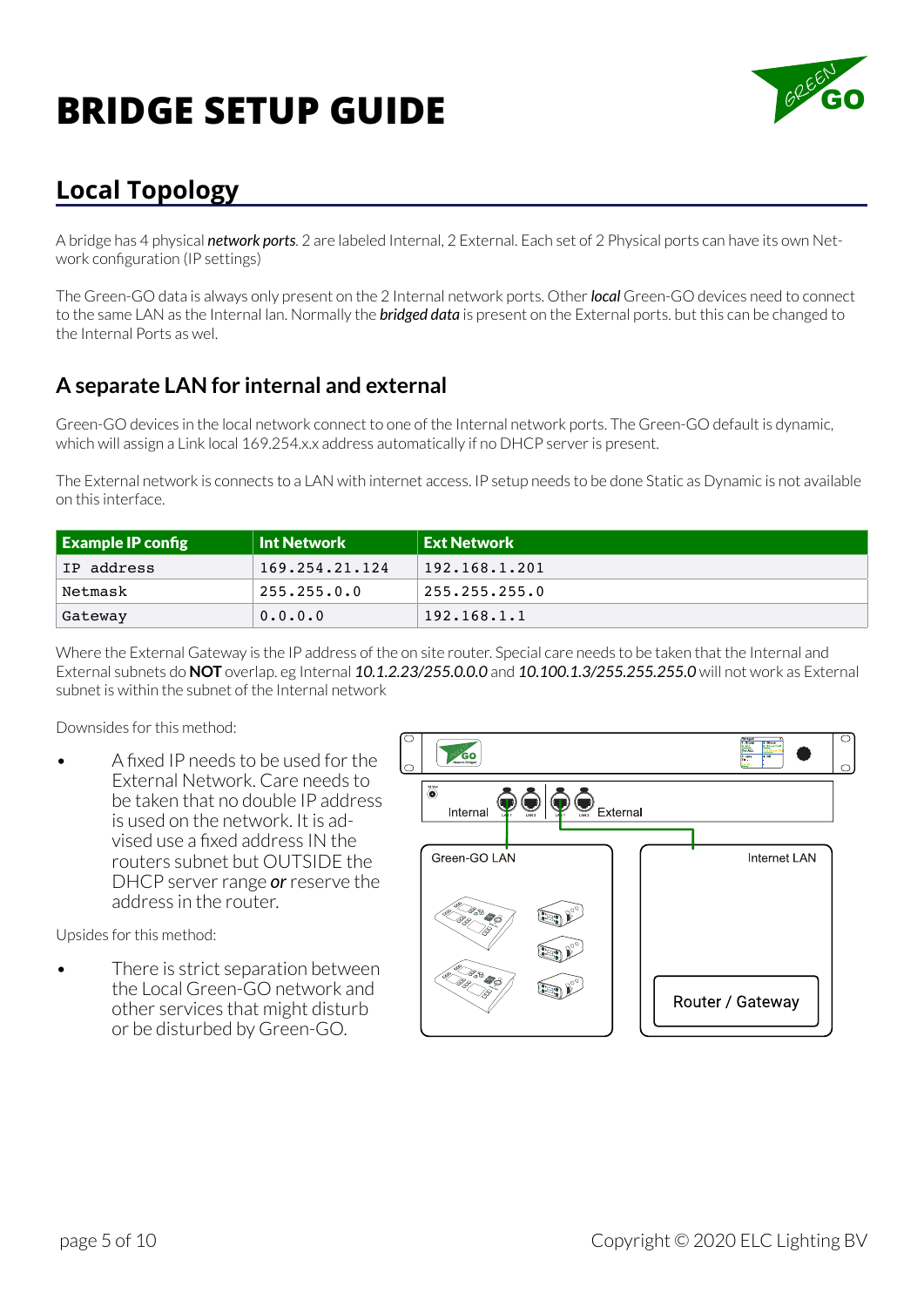

### **One LAN for all**

The other option is to route the "bridged" traffic also to the Internal Network ports and create one Lan where both the Green-GO devices and the Router are in. In this case we "disable" the External interface by setting the properties to 0. A Physical connection is only made to the Internal Network. No cable is plugged in the External network.

The internal Network can either be configured Static or Dynamic. Most of the time the router will also act as DHCP server and hand out IP address

| <b>Example IP config</b> | <b>Int Network</b> | <b>Ext Network</b> |
|--------------------------|--------------------|--------------------|
| IP address               | 192.168.10.201     | 0.0.0.0            |
| Netmask                  | 255.255.0.0        | 0.0.0.0            |
| Gateway                  | 192.168.1.101      | 0.0.0.0            |

Where the Internal Gateway is the IP address of the on site router.

Downsides of this method:

There is no separation between the Green-GO Network and other services. Especially on larger sites with a big IT infrastructure issues might arise

Upsides of this method:

• Dynamic Ip addressing can be used for all equipment. Make sure that the DHCP server pool is big enough to accommodate for all devices. For A passive bridge Make sure to use a Static IP or reserve a address in the router so the port forwarding will keep working.

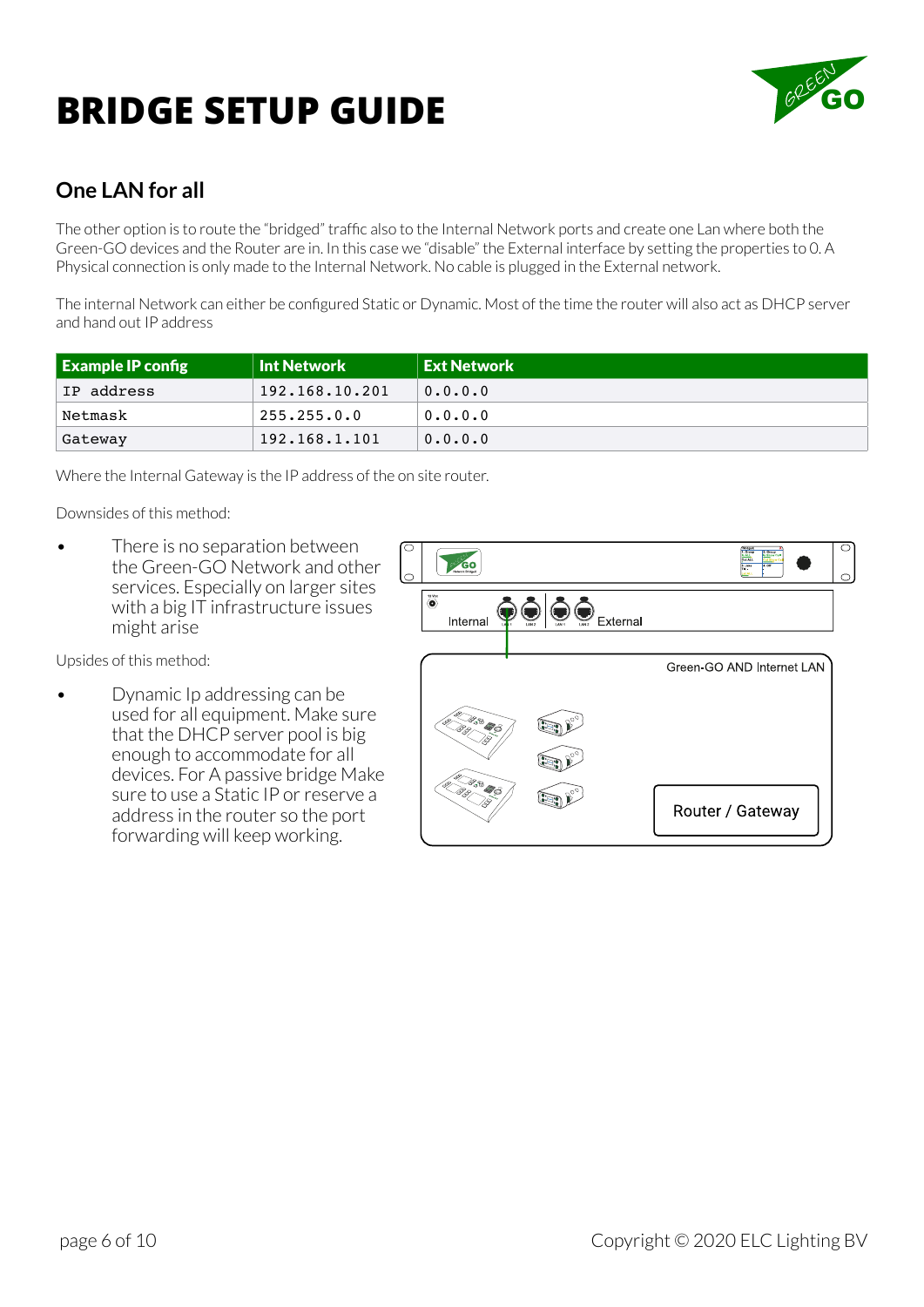

### <span id="page-6-0"></span>**Using a NAT**

On One of the Two sites Port forwarding is always necessary. On the Other side only a fixed IP is necessary. On temporary sites it can be hard to gain access to the Router to reserve a fixed IP for a Bridge. And it can be unwanted to share the Green-GO network with the local infrastructure.

In this case it can be Use-full to setup a small router as Nat to obtain an DHCP address from the local Router/Gateway. and a Fixed Ip is used to connect to the bridges external network.

For example a *Ubiquti EdgerouterX* can be utilized for this function.



### **Why not use a VPN as bridging method**

It is possible to create a Site to Site tunnel with a VPN connection between the two sites. The devices then can *see* each-other. even the Green-GO data will be send from one site to the other.

It might even work. The issue is that these connections are **routed**. The very nature of these routed IP connections is that there is absolutely no guarantee that the packets arrive to the other site with the same latency or even in the right order. As the System latency of Green-GO is very low there are no buffers large enough to cover this **Jitter** in latency.

A routed connection might work one day but can stop working or give distorted audio the other day. Therefore it is **NOT** advised to utilize only a VPN connection to bridge between sites.

A VPN can of course be used for other reasons. One being an extra security layer. And port forwarding might not be necessary if both bridges are in the same subnet. Care needs to be taken that the 2 Green-GO networks can *NOT* see each-other via the VPN. This can be done by settin up both local Green-GO networks in their own net. Or by blocking the local Green-GO traffic over the vpn (Multi-cast on UDP port 5908 )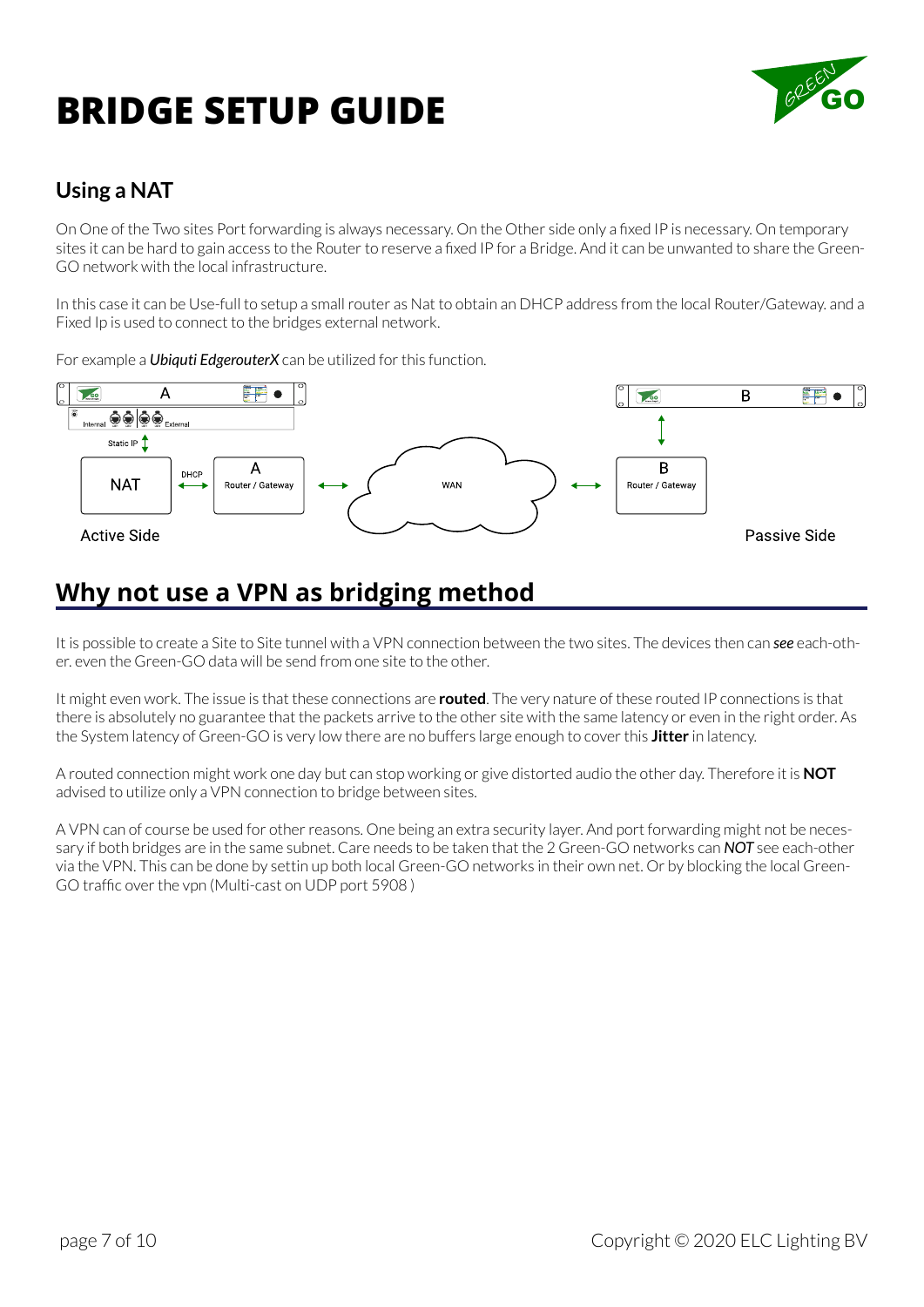

## <span id="page-7-0"></span>**Connection port setup**

When the bridge is setup right in the IT infrastructure and port forwarding the port connection needs to be setup

#### **Group mode**

- Mode: Group bridge
- Group: Select any group from the local config. note that the group on the remote site can be named different on a different config
- Call, determine if sending and or receiving calls over the bridge connection is needed
- Routing enabled/Don't Route. when routing is enabled the the bridge can act as *proxy* between other sites. When set to Don't Route audio coming from the bridge will not be send over another bridge connection again.
- **Connection**
- Active/Passive (port-forwarding needed or not)
- Password: 8 characters needs to be identical on both sides
- Port: the forwarded UDP port on the passive side. Identical on both sides
- Remote IP: (only on active side) the IP address of the gateway/router on the passive side (https://www.whatismyip.com/)
- Backup: OFF
- SndBuf: Default, 99% of the time good. in case of connection issues this can be set smaller or larger
- RecvBuf: Auto, if bad audio is experienced due to long latency set to bigger, note that more latency between sites will be experienced

#### **User mode**

- Mode: User
- User: If set to Any, the user can be selected on the remote device. if a user is selected a connected device is forced to the selected user. for the IPhone app a user needs to be selected.
- Connection always passive
- Password: 8 characters needs to be identical on both sides
- Port: the forwarded UDP port on the passive side. Identical on both sides
- SndBuf: Default, 99% of the time good. in case of connection issues this can be set smaller or larger
- RecvBuf: Auto, if bad audio is experienced due to long latency set to bigger, note that §more latency between sites will be experienced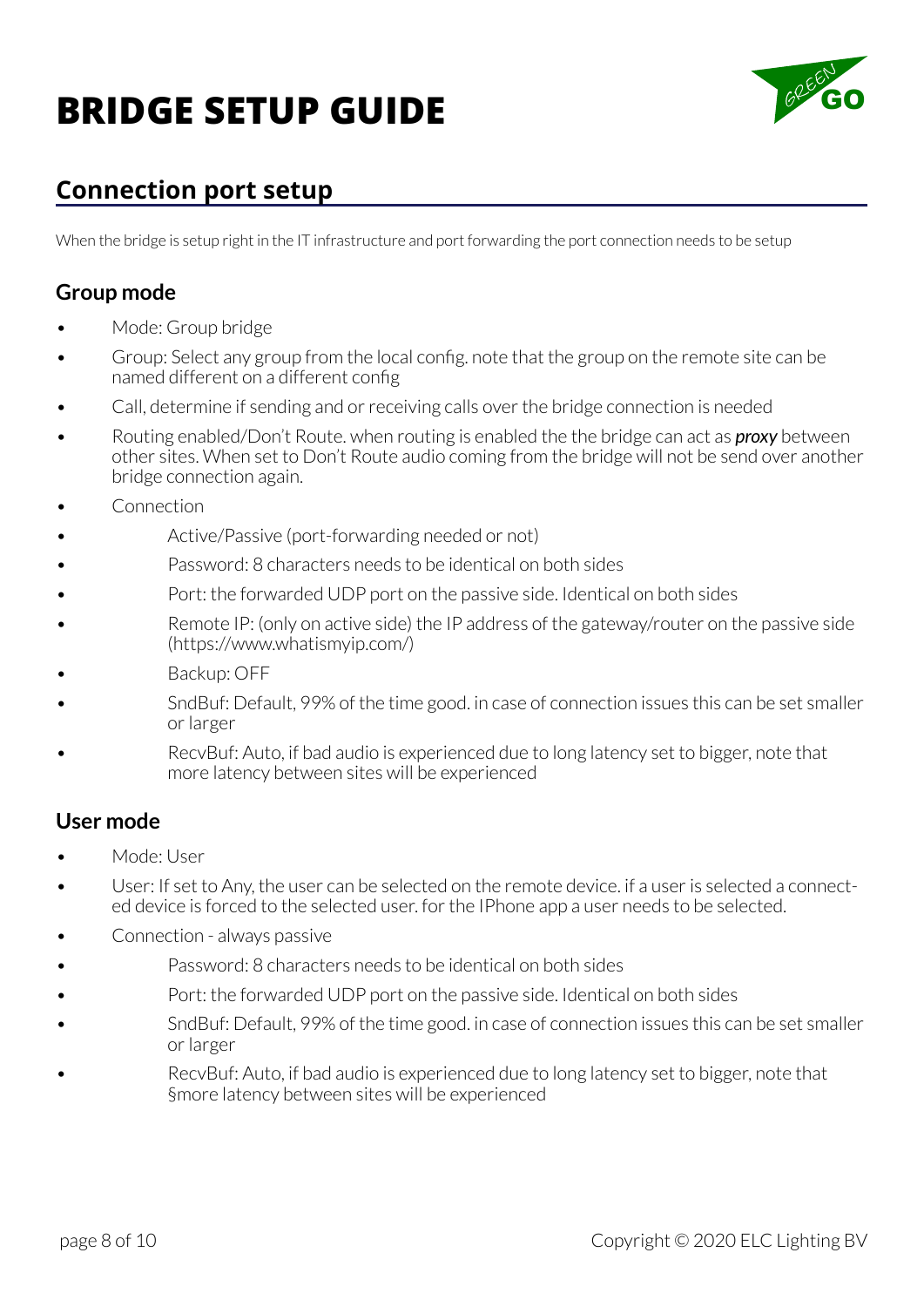

## <span id="page-8-0"></span>**Complete Group bridge example**

This is an example of a Group bridge between 2 sites. On both sides the Green-GO network and the Local "internet LAN" are kept separate. On Site A the port forwarding is setup in the router. on site B it was possible to reserve an IP address for the bridge so using a NAT was not necessary.



| <b>Property</b>   | <b>Bridge Site A (passive)</b> | <b>Bridge Site B (active)</b> |
|-------------------|--------------------------------|-------------------------------|
| internal network  | (dynamic)                      | (dynamic)                     |
| Ip Address        | 169.254.21.5                   | 169.254.1.7                   |
| Netmask           | 255.255.0.0                    | 255.255.0.0                   |
| Gateway           | 0.0.0.0                        | 0.0.0.0                       |
| external network  |                                |                               |
| Ip Address        | 192.168.1.121                  | 10.101.1.7                    |
| Netmask           | 255.255.255.0                  | 255.255.0.0                   |
| Gateway           | 192.168.1.1                    | 10.101.0.1                    |
| port              |                                |                               |
| Mode              | Group bridge                   | Group bridge                  |
| Group             | Toronto                        | Berlin                        |
| Call              | enabled                        | enabled                       |
| Route             | Don't route                    | Don't route                   |
| connection        |                                |                               |
| Mode              | Passive Connection             | Active connection             |
| Password          | <b>PASW1234</b>                | <b>PASW1234</b>               |
| Remote/local Port | 27001                          | 27001                         |
| Remote IP         | $\qquad \qquad -$              | 172.217. 22.14                |
| SndBuff           | Default                        | Default                       |
| RecvBuff          | Auto                           | Auto                          |